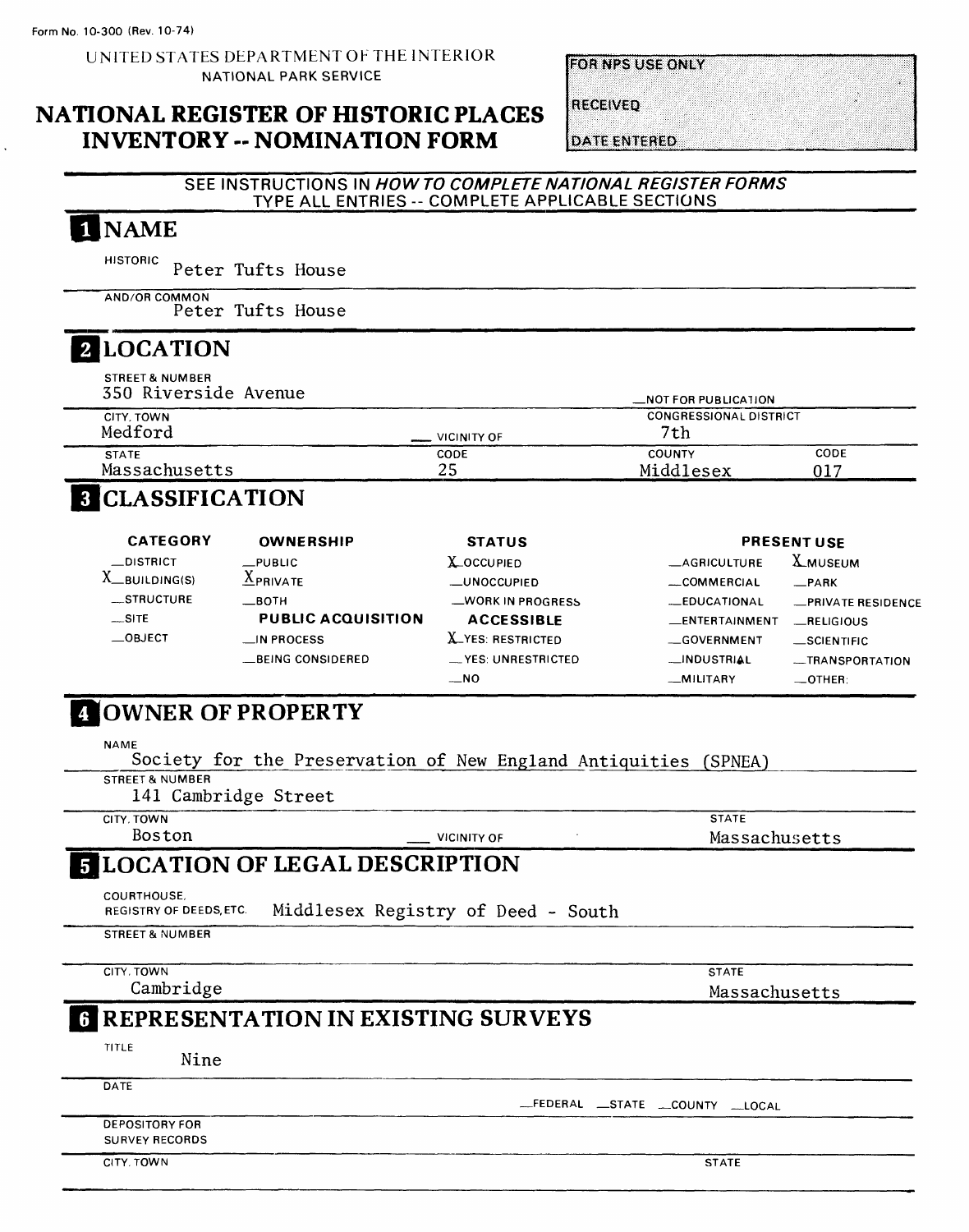# **DESCRIPTION**

|               | <b>CONDITION</b> | <b>CHECK ONE</b> | <b>CHECK ONE</b>  |       |
|---------------|------------------|------------------|-------------------|-------|
| __EXCELLENT   | __DETERIORATED   | __UNALTERED      | $X$ ORIGINAL SITE |       |
| <b>X</b> GOOD | __RUINS          | <b>AALTERED</b>  | $\equiv$ MOVED    | DATE. |
| _FAIR         | __UNEXPOSED      |                  |                   |       |

DESCRIBETHE PRESENT AND ORIGINAL (IF KNOWN) PHYSICAL APPEARANCE

The brick walls of this large, rectangular, two-story house are 18 inches thick, and the end chimneys, unusual for 17th century New England, were presumably incorporated in them for economy. The separate flues are brought together in the gables. The steep main roof slope  $(51^{\circ})$  is truncated at the top to form one of the earliest-known gambrel roofs. A brick belt course extends around the house and marks the floor level between the first and second stories. A careful symmetry marks each elevation, but the spacing of the windows is still unclassic. Near the ends of the house, in each story of the front facade, were small oval "port-holes" or windows, 10 by 20 inches, of unexplained origin. There were originally two more in each gable end, making a total of eight. They were bricked up in 1872, but six of them (all but the two in the east gable end) were reopened in the remodeling in 1890. These openings were impractical for gunfire, and it is believed they may have been purely decorative.

The floor plan of the house is practically Georgian, in spite of its dating- consisting of a central hallway with two rooms on either side in each story. The interior still contains superb oak summers and girts, with chamfered edges and elaborate stops, and also the original stairway to the second floor. Most of the interior fabric, however, dates from an unfortunate remodeling that was undertaken in 1890. The present pedimented front porch, set on four brick piers, was added and the two front dormer windows were inserted in 1890. The original first floor groups of casement windows, set in pairs under shallow relieving arches in both the front and rear facades, were also replaced by sliding sash windows at the time.

The house had surface paint removed by the unfortunate process of sandblasting which has marred the exterior surface.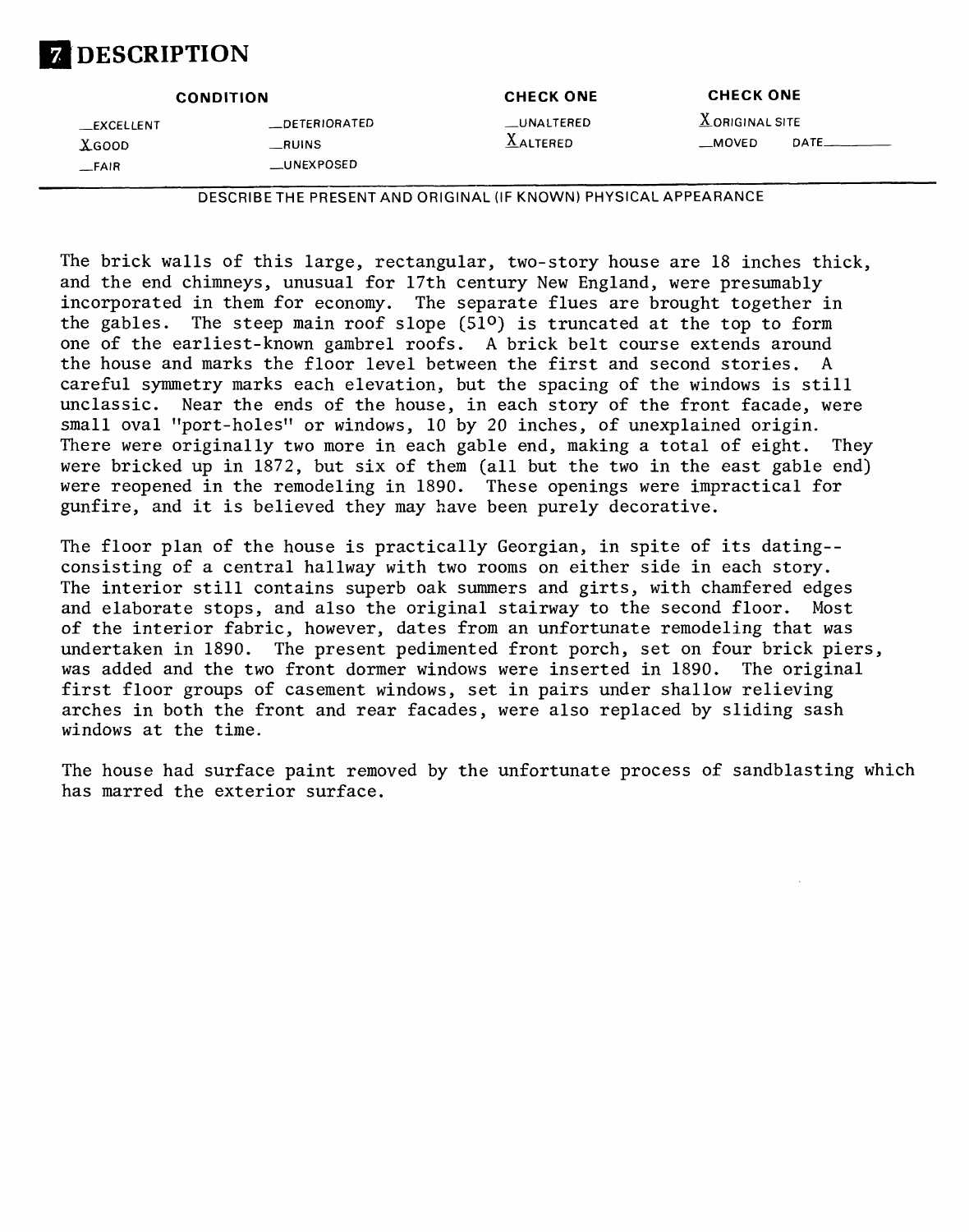# **SIGNIFICANCE**

| <b>SPECIFIC DATES</b>          | 1677–1680              | <b>BUILDER/ARCHITECT</b>                         | Capt. Peter Tufts                   |                                                     |
|--------------------------------|------------------------|--------------------------------------------------|-------------------------------------|-----------------------------------------------------|
| $-1900-$                       | COMMUNICATIONS         | $\Box$ INDUSTRY<br>$\Box$ INVENTION              | _PHILOSOPHY<br>_POLITICS/GOVERNMENT | <b>__TRANSPORTATION</b><br>$\equiv$ OTHER (SPECIFY) |
| $-1700 - 1799$<br>$-1800-1899$ | $-ART$<br>_COMMERCE    | <b>ENGINEERING</b><br>EXPLORATION/SETTLEMENT     | __MUSIC                             | $-$ THEATER                                         |
| $X$ 1600-1699                  | <b>XARCHITECTURE</b>   | $EDUCA$ TION                                     | $-MILITARY$                         | _SOCIAL/HUMANITARIAN                                |
| $-1500 - 1599$                 | <b>AGRICULTURE</b>     | <b>ECONOMICS</b>                                 | LITERATURE                          | SCULPTURE                                           |
| $-1400-1499$                   | _ARCHEOLOGY-HISTORIC   | CONSERVATION                                     | $-LAW$                              | $\_SCIENCE$                                         |
| _PREHISTORIC                   | ARCHEOLOGY-PREHISTORIC | COMMUNITY PLANNING                               | LANDSCAPE ARCHITECTURE              | RELIGION                                            |
| PERIOD                         |                        | AREAS OF SIGNIFICANCE -- CHECK AND JUSTIFY BELOW |                                     |                                                     |

#### STATEMENT OF SIGNIFICANCE

 $\mathcal{F}=\mathcal{F}$ 

The Peter Tufts House, sometimes called the Craddock House, erected around 1678, is an excellent example of one of the few brick houses built in New England during the 17th century. It is interesting to architects as one of the earliest brick houses built from the start with a depth of two rooms in each story. The Tufts House is also a transitional house, including features from both the medieval and Georgian styles. Portholo windows from which to fire revivify in the mind the temperate Indian attack.

#### HISTORY

The original Peter Tufts was born in England in 1617, coming to America about 1640 to settle in Maiden. After Matthew Craddock's death in 1641, Tufts visited Medford and bought some of the Craddock land which was being sold in parcels. This Peter Tufts had three sons and six daughters, and it was the oldest son, also named Peter Tufts, commonly called Capt. Peter Tufts, who built the brick house so long known as the Craddock House. He seems to have gone to Medford with his father sometime before 1677, living in the old Craddock farmhouse. Captain Peter, with or without the help of his father, probably built the brick house and moved into it sometime between 1677 and 1680, and there reared a family of seven sons and seven daughters. Just before he died, Capt. Peter Tufts conveyed half of the brick house to his son, Peter, and his heirs. The tradition of division of the house into two parts was also practiced by a later owner, Ebenezer Cutter, who in 1750 set off the west end to his widow and the easterly end to his eldest son. The house has undergone some restoration from time to time but essentially remains as it was built.